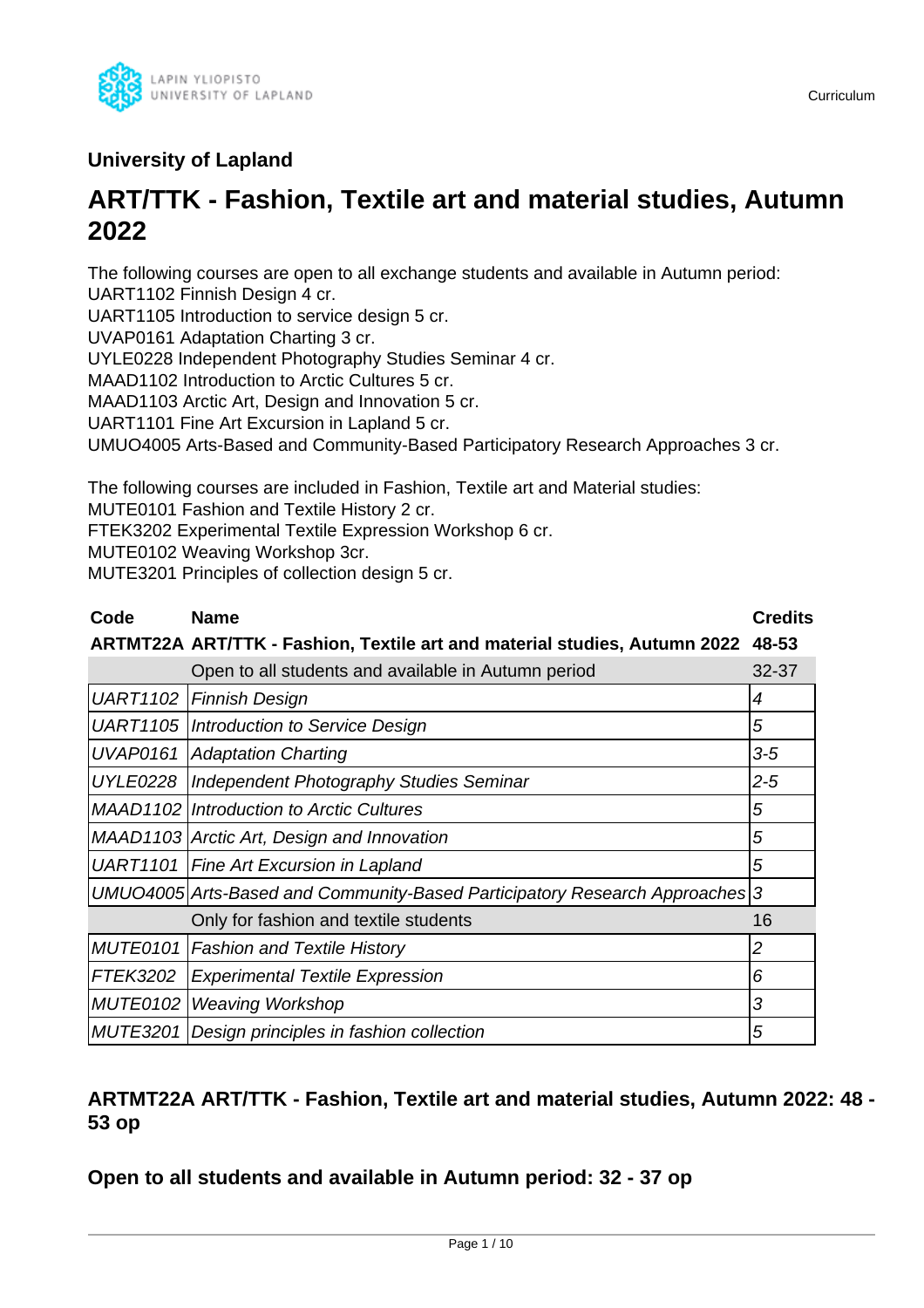

## **UART1102 Finnish Design: 4 op**

### **Objectives**

At the end of this course student

- has basic knowledge on Finnish design
- can recognize different fields of design culture in Finland
- can apply the understanding of Finnish design in assignments

### **Contents**

The design culture in Finland is presented and discussed by using Finnish industrial, graphic, audiovisual, fashion and textile designers and their works as examples. Lectures are given from different fields of design. The emphasis is to introduce the key elements of Finnish design. Students will make assignments in groups, where they will apply their knowledge on Finnish design.

### **Accomplishment methods**

Presence during the lectures (80%) and the finished assignment with a presentation.

### **Study methods**

Lectures about different fields of Finnish design by using examples. Group assignment, where students are asked to apply their knowledge on Finnish design. Lectures and guided exercises 28 hours, 80 hours independent work.

### **Further information**

Max 30 students.

### **Evaluation scale**

H-5

#### **Assessment criteria 0-2**

(0) The performance is very incomplete or incorrect, or contains significant misunderstandings. (1-2) Performance is narrow, superficial, or poorly matched to assignment. The performance is limited to listing things in isolation, or dealing with things unilaterally. Execution may contain errors or ambiguities.

### **3-4**

Performance corresponds to assignment, demonstrates understanding and the ability to analyze and justify. The whole picture has been formed, but there may be shortcomings.

**5**

The performance outlines a broad entity and the knowledge can be applied multidimensionally or placed in different contexts. Performance demonstrates independent grip and insight. Performance is an intact entity that includes justified self-thinking or critical reflection. The tasks are well written and/or implemented.

## **UART1105 Introduction to Service Design: 5 op**

### **Objectives**

At the end of this course student - understands the key concepts, methods, process and background of service design - understands service design as a design activity and its link to one's own field of study - has got basics for further method studies and projects on service design

### **Contents**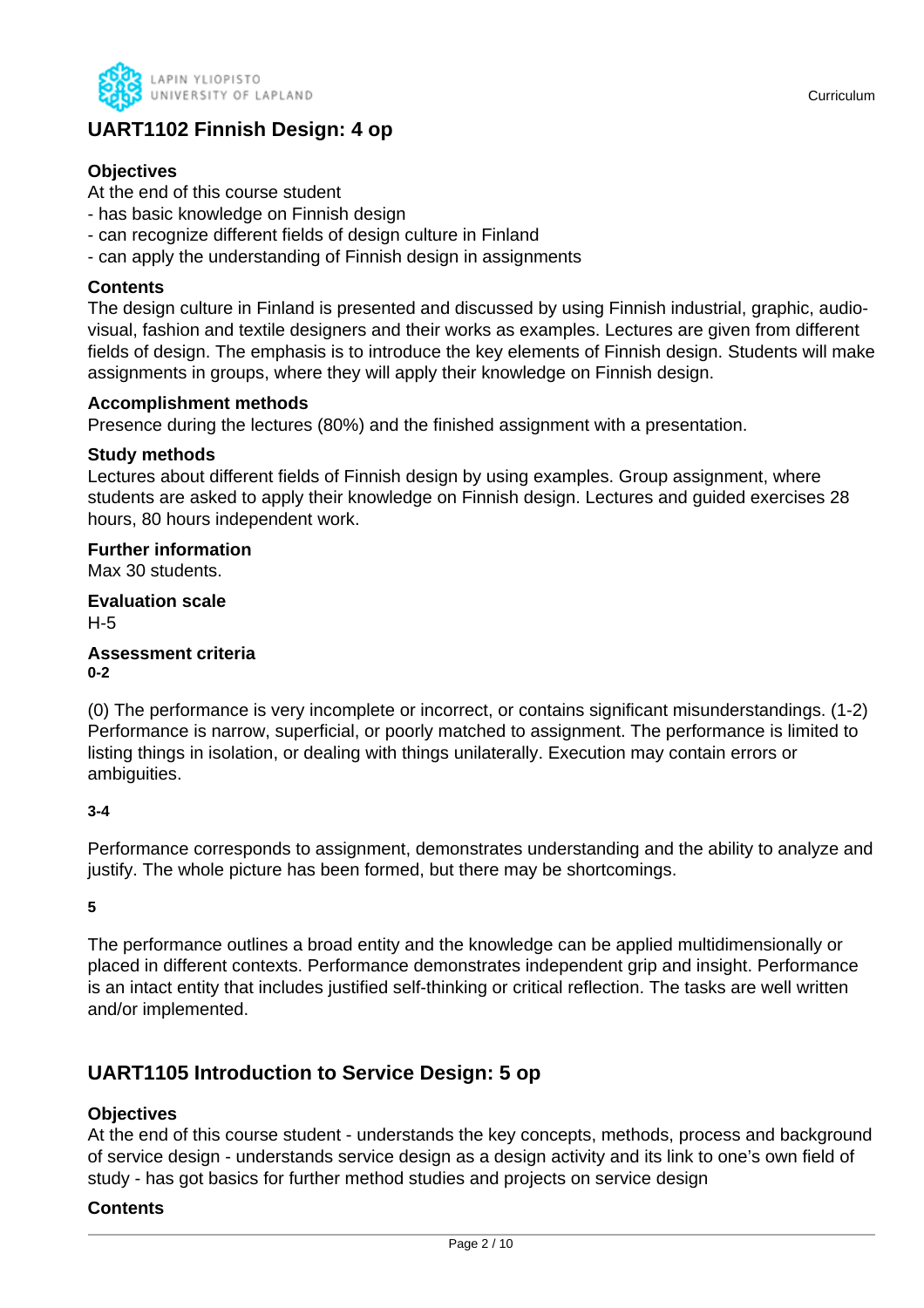

The goal of the course is to give the participant an overview about service design, its key concepts, methods and process. The course will contain both theory and one practical case assignment, or smaller-scale service design tasks

### **Accomplishment methods**

Presence during the lectures (80%), finished assignment and a final report.

#### **Study methods**

Lectures, exercises, design assignment and a final report for a case organization

### **Learning material**

More literature information and extra material

Stickdorn, M. and Schneider, J. (Eds). 2010. "This is Service Design Thinking. Basics - Tools - Cases." BIS Publishers. NL.

**Evaluation scale** H-5 **Assessment criteria**

**0-2**

5-1 / failed

## **UVAP0161 Adaptation Charting: 3 - 5 op**

### **Objectives**

Learning outcomes

-the application of theory and practice to the exploration of adaptation and change, culture and environment through artistic practice during the student's exchange period.

-to achieve a clearer understanding, through art, of the relationship between culture(s) and environment.

#### **Contents**

Theories of adaptation and the exploration of visualization of space and culture via artistic exploration.

#### **Accomplishment methods**

None other than to be an exchange student in the faculty of art and design.

#### **Study methods**

Seminar, field work and critique.

#### **Further information**

Additional reading and other To $\hat{a}$  $\hat{b}$  assigned in class. $\hat{a} \in$ 

Evaluationâ€ Pass/failâ€

Timing Autumn and spring  $\hat{\mathbf{a}} \in \mathbb{R}$ 

Target group  $\hat{\epsilon}$ Foreign exchange students to the faculty of art and design (BA, MA) $\hat{a} \in \hat{a}$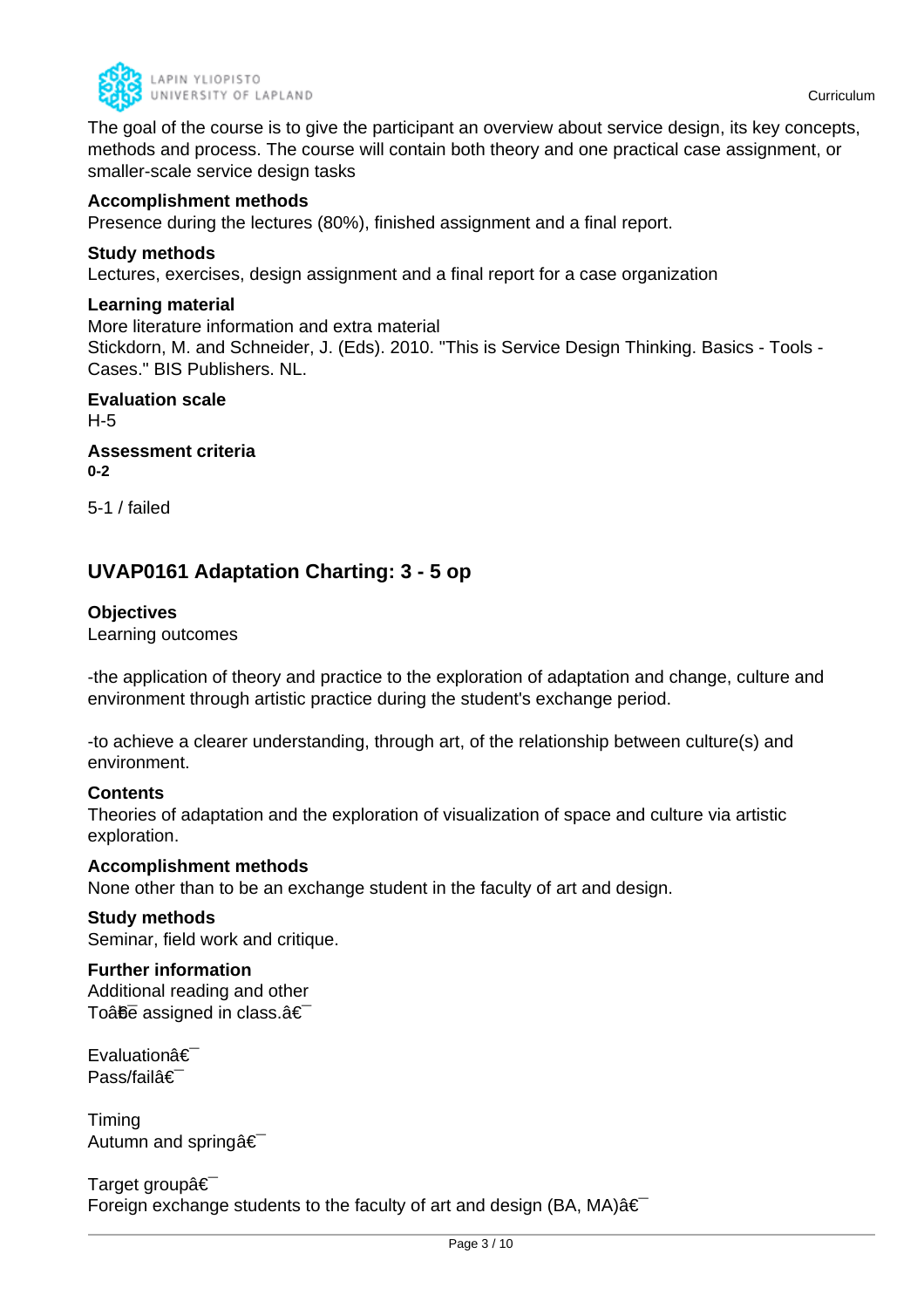

Tutorâ€<sup>-</sup> Michael Jacobsâ€

Language of instructionâ€ English

### **Evaluation scale**

Approved/Rejected

## **UYLE0228 Independent Photography Studies Seminar: 2 - 5 op**

### **Objectives**

### Learning outcomes†â€ a€ a€ a€ a€

-the application of theory and practice to the exploration of adaptation and change, culture and environment through artistic practice during the student's exchange period. $a \in$ -to achieve a clearer understanding, through art, of the relationship between culture(s) and environment.â€

### **Contents**

Theories of adaptation and the exploration of visualization of space and culture via artistic exploration.†â€

### **Accomplishment methods**

None other than to be an exchange student in the faculty of art and design.

#### **Study methods**

Seminar, field work and critique.â€

#### **Further information**

Additional reading and other materialsâ€ To $\hat{a}$ <del>fie</del> assigned in class. $\hat{a} \in \hat{a}$ 

Timingâ€<sup>-</sup> Autumn and springâ€

Target group  $\hat{\epsilon}$ Foreign exchange students to the faculty of art and design (BA, MA) $\hat{a} \in$ 

Tutorâ€<sup>-</sup> Michael Jacobsâ€

Language of instructionâ€ Englishâ€

**Evaluation scale** Approved/Rejected

## **MAAD1102 Introduction to Arctic Cultures: 5 op**

### **Objectives**

At the end of the course student is able to - have basic understanding of the histories and experiences of the peoples of the Circumpolar North,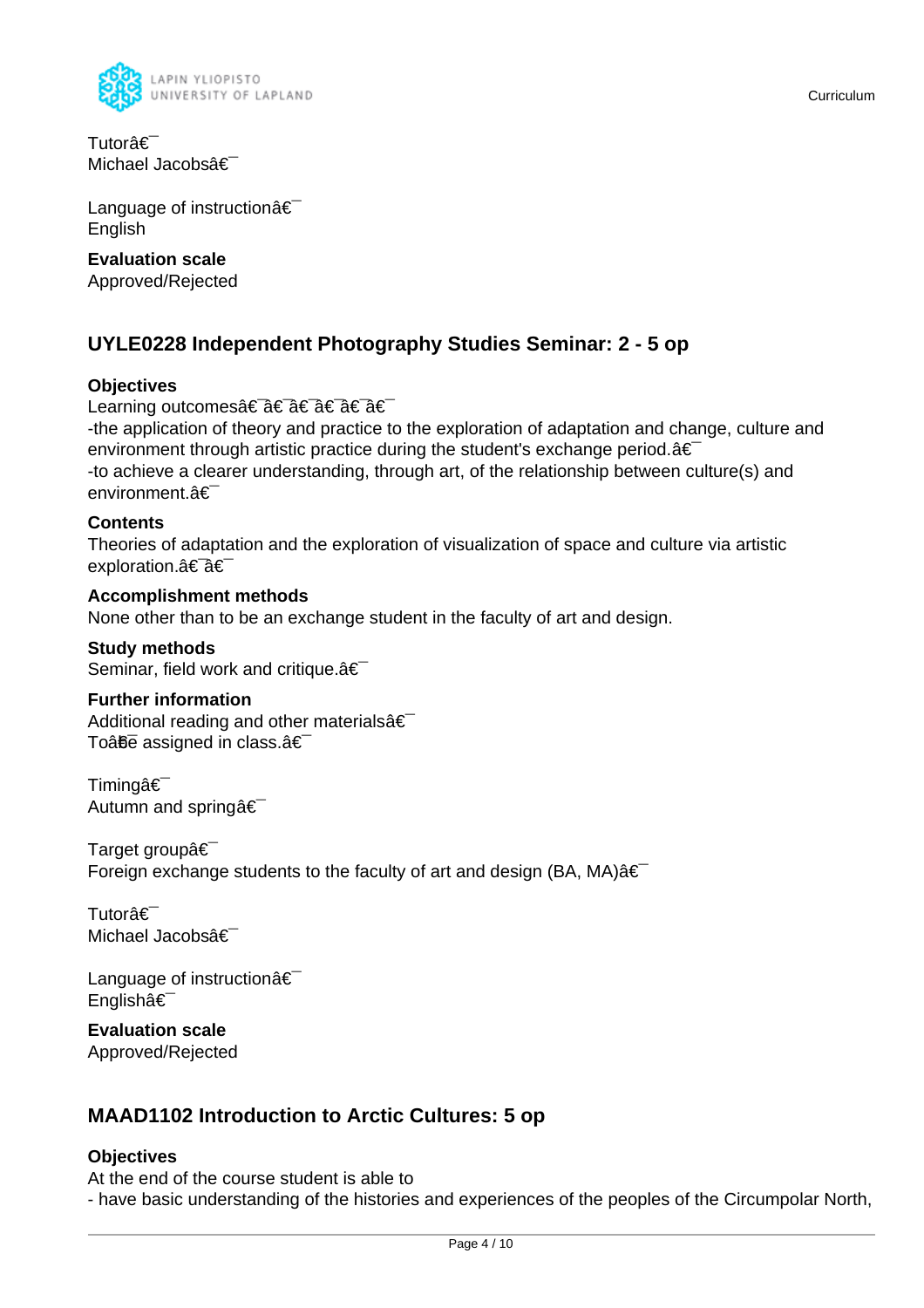

- discuss and distinguish traditions and features of northern cultures and art
- describe cultural and artistic similarities and differences of northern peoples and cultures

### **Contents**

The aim of this introductory course is to give knowledge of Arctic Cultures and how arctic landscapes and people have been presented in visual arts.

### **Accomplishment methods**

Lectures and seminars 28 hours, independent work, a learning diary and a seminar on literature.

### **Further information**

Timing Autumn of first year Target group The student of Master's programme in Arctic Art & Design, exchange students (BA, MA) **Tutors** 

Maria Huhmarniemi and teaching and research staff of Arctic Centre and Faculty of Art and Design

#### **Evaluation scale** H-5

#### **Assessment criteria 0-2**

Participation in the course is very low. Performance is narrow, superficial, or poorly matched to assignment. The performance is limited to listing things in isolation, or dealing with things unilaterally. Execution may contain errors or ambiguities.

**3-4**

Participation in the course is regular. Performance corresponds to assignment, demonstrates understanding and the ability to analyze and justify. Basic understanding of Arctic Cultures has been formed, but there may be shortcomings.

**5**

Participation in the course is active. The performance outlines a broad entity and the knowledge of Arctic Cultures can be applied multidimensionally or placed in different contexts. Performance demonstrates independent grip and insight. Performance is an intact entity that includes justified self-thinking or critical reflection. The learning diary is well written or implemented.

## **MAAD1103 Arctic Art, Design and Innovation: 5 op**

### **Objectives**

Students will be able to identify the main concepts and process related to thematic discussion and development processes in the arctic region. Students will learn how to use research and development strategies as well as methods and approaches based on art and creativity needed to solve extreme problems.

### **Contents**

The course will introduce the thematic discussions related to the research, development and innovation work related to arctic art and design. The course will introduce central concepts in the core of arctic art, design and innovation: design for social innovation, design thinking, wicked problems and applied visual art. The course will also introduce research processes and case studies

Curriculum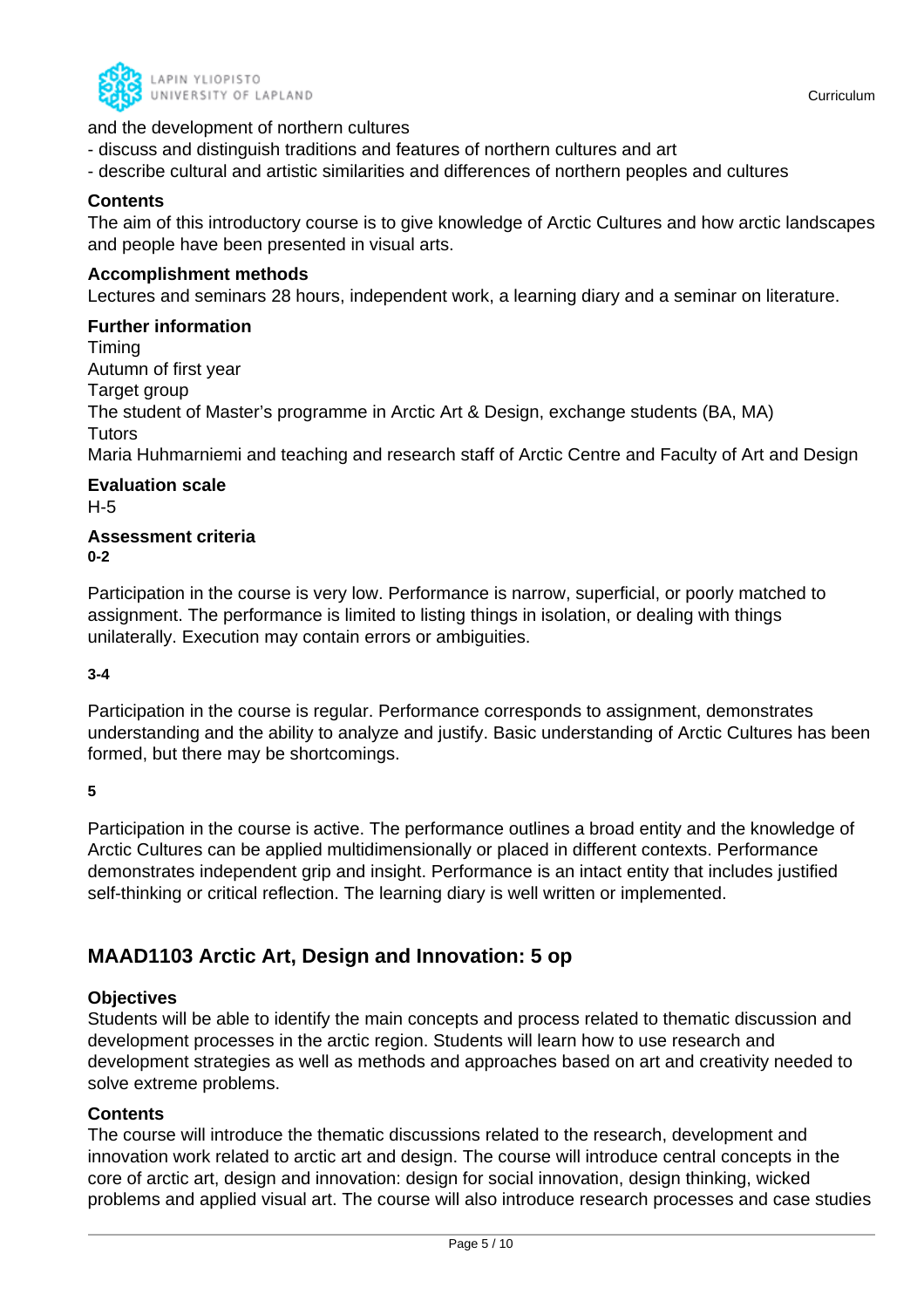

on development work in the north. Arctic Art, Design and Innovation work can be applied into marginal contexts and help in generating radical innovation for both social and business contexts.

### **Study methods**

The course will be carried out through lectures and workshops 32 hours, and a seminar work, independent work.

### **Further information**

Timing Autumn of first year Target group MA and Doctoral students **Tutor** Satu Miettinen and Glen Coutts

### **Learning material**

Brown, T. (2008). Design Thinking. Harvard Business Review, June 2008, 84-92. Darso, L (2004) Artful Creation: learning-Tales of Arts-in-Business.

Jokela, T., Goutts, G. Huhmarniemi, M. and Härkönen, E. (Eds): COOL – Applied Visual Arts in the North.

Kolko,J.: Wicked Problems: Problems Worth Solving. https://www.wickedproblems.com/read.php Manzini, E.: Making Things Happen: Social Innovation and Design. Design Issues. Winter 2014, Vol. 30, No. 1

Tahkokallio, P.( Ed.): Arctic Design - Opening the Discussion. 2012 Jokela & Coutts: Relate North series 2014 – 2020

## **Evaluation scale**

H-5

### **Assessment criteria 0-2**

Participation in the course is very low. Performance is narrow, superficial, or poorly matched to assignment. The performance is limited to listing things in isolation, or dealing with things unilaterally. Execution may contain errors or ambiguities.

#### **3-4**

Participation in the course is regular. Performance corresponds to assignment, demonstrates understanding and the ability to analyze and justify. The main concepts and approaches of arctic art, design and innovation have been formed, but there may be shortcomings

**5**

Participation in the course is active. The performance outlines a broad entity and the knowledge of arctic art, design and innovation can be applied multidimensionally or placed in different contexts. Performance demonstrates independent grip and insight. Performance is an intact entity that includes justified self-thinking or critical reflection. The course tasks are well implemented.

## **UART1101 Fine Art Excursion in Lapland: 5 op**

### **Objectives**

At the end of this course student is able to- have an orientation to culture, landscape and environment in the Lappish north through photography, painting and regional cultural history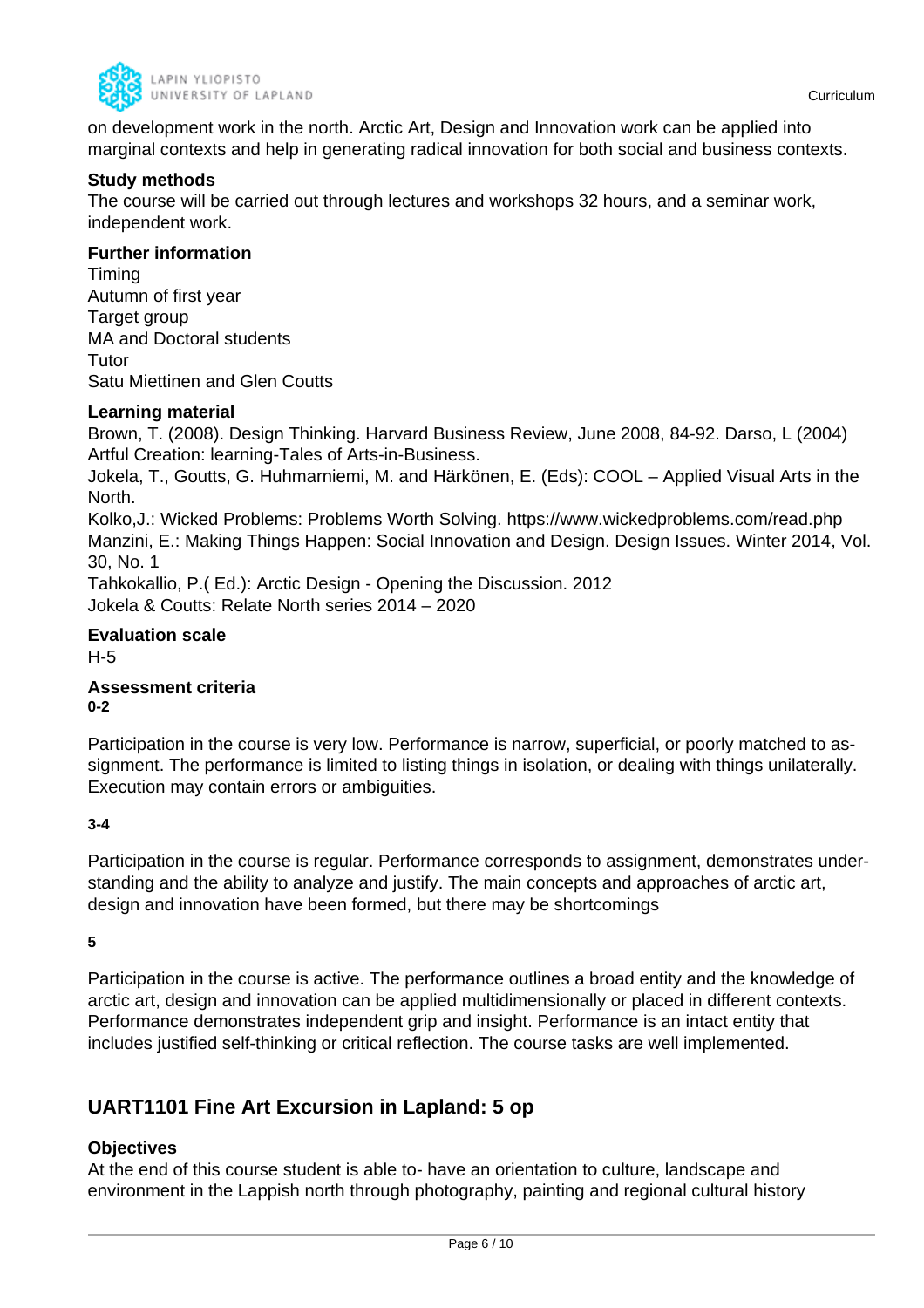



### **Contents**

Introduction to photography, painting and culture of the Lappish landscape. The North presented via art of photography and painting, a cultural overview of the North in art and history.

### **Accomplishment methods**

Participation and critique, diary based on experiences in the course, 6-8 pages.

### **Study methods**

Lectures, practice, critique.

### **Further information**

Additional information

Min. 6 students, max. 10 students. Students are required to pay for the travel, accommodation and subsistence costs (app. 150-200 eur) themselves.There will be lectures about basic photographic theory and practice. For painting only requirements are to bring the proper materials along. All students willing to attend need to REGISTER to michael.jacobs@ulapland.fi as soon as possible.

### **Prerequisites**

A basic knowledge of photography.

**Evaluation scale**

Approved/Rejected

## **UMUO4005 Arts-Based and Community-Based Participatory Research Approaches: 3 op**

### **Objectives**

Student will be able to use and combine arts-based and community-based methods and practice as research in the arts to his/her thesis and understands a specific nature of such methods in the field of academic research.

#### **Contents**

Introduction to a variety of arts-based and community-based research approaches of art education, applied visual arts and design.

#### **Accomplishment methods**

Active participation to the lectures, successful completion of assignments

#### **Study methods**

Lectures 24 hours, exercises and independent work 46 hours.

#### **Further information**

Timing Autumn of first year Master's studies

Tutor Maria Huhmarniemi, Satu Miettinen and Timo Jokela

#### **Learning material**

Leavy, Patricia: Research Design, 2017 Leavy, Patricia: Method Meets Art. Arts-Based Research Practice, 2009 Barone, Tom & Eisner, Elliot (2012) Arts based research Cahnmann-Taylor, Melisa & Siegesmund, Richard (eds.): Arts-based research in education: Foundations for practice. 2008. Shared articles

### **Evaluation scale**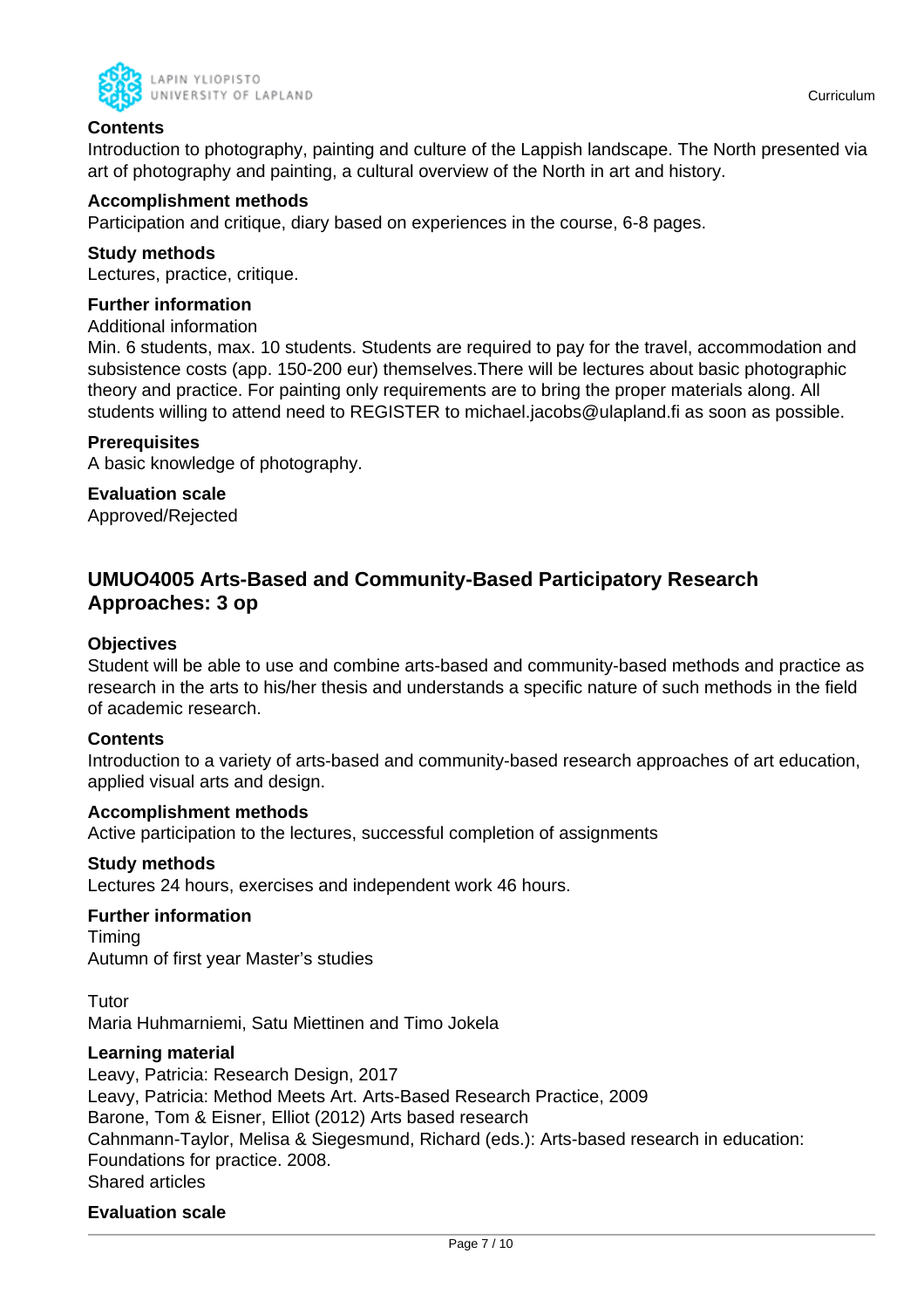

H-5

#### **Assessment criteria 0-2**

Participation in the course is very low. Performance is narrow, superficial, or poorly matched to assignment. The performance is limited to listing things of arts-based and community-based research strategies and methods in isolation, or dealing with things unilaterally. Execution may contain errors or ambiguities.

### **3-4**

Participation in the course is regular. Performance corresponds to assignment, demonstrates understanding and the ability to analyze and justify. The whole picture of arts-based and community-based research strategies has been formed, but there may be shortcomings.

**5**

Participation in the course is active. The performance outlines a broad entity and the knowledge of arts-based and community-based research strategies and methods can be applied multidimensionally or placed in different contexts. Performance demonstrates independent grip and insight. Performance is an intact entity that includes justified self-thinking or critical reflection. The essay is well written.

## **Only for fashion and textile students: 0 op**

## **MUTE0101 Fashion and Textile History: 2 op**

## **FTEK3202 Experimental Textile Expression: 6 op**

### **Objectives**

At the end of the course student is able to

- design and produce surfaces utilizing various textile techniques.
- experiment and combine different materials and techniques innovatively and creatively

### **Contents**

The possibilities and meanings of experimental textile techniques in artistic expression. Materialbased, experimental approach to creative process.

#### **Accomplishment methods**

Active participation and successful completion of studio work.

#### **Study methods**

60 hours lectures and guided exercises, 102 hours independent work

#### **Evaluation scale** H-5

**Assessment criteria 0-2**

Fail (0)

The performance is very incomplete or incorrect, or contains significant misunderstandings.

Passable and satisfactory (1-2)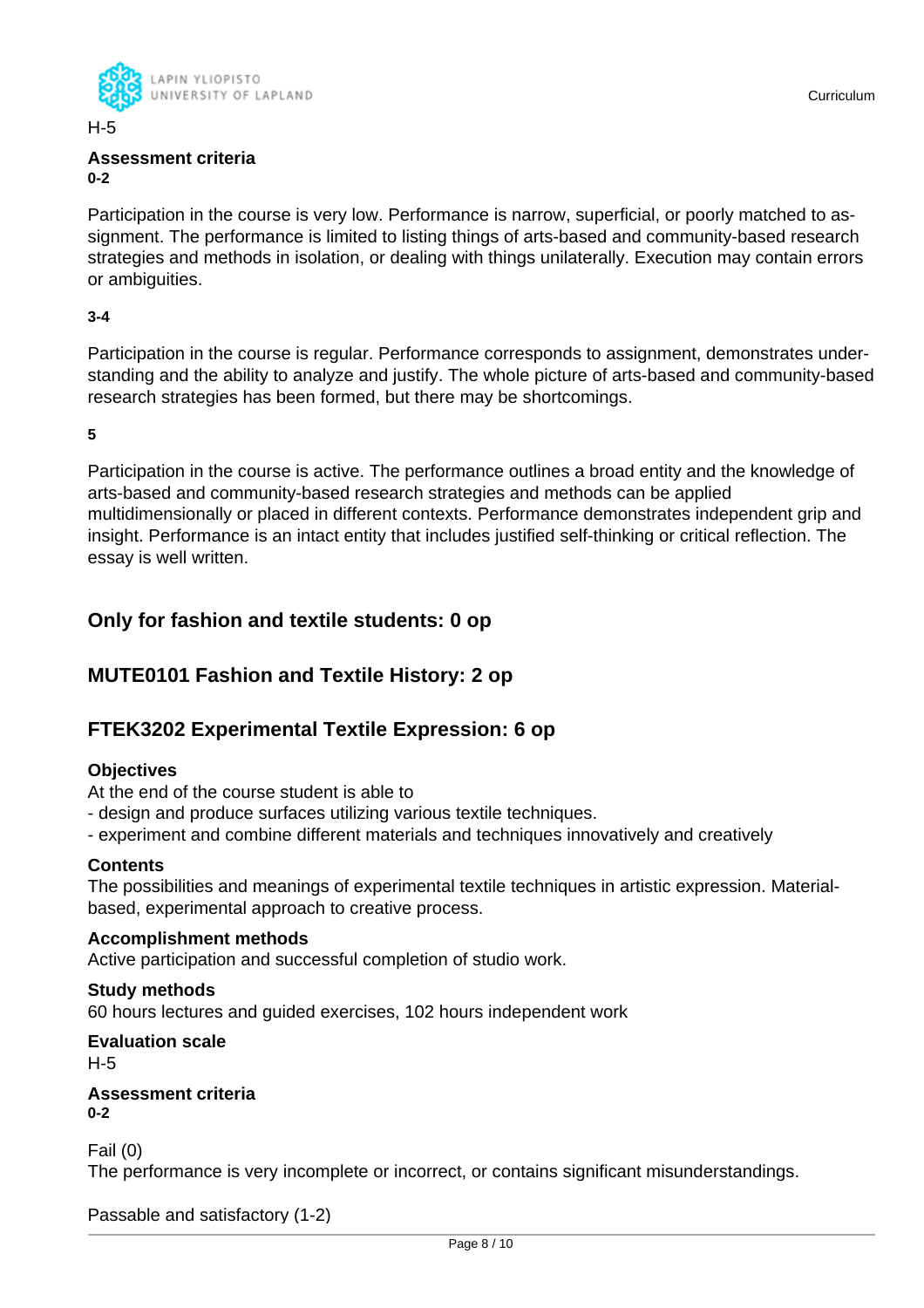

Performance is narrow, superficial, or poorly matched to assignment. The performance is limited to listing things in isolation, or dealing with things unilaterally. Execution may contain errors or ambiguities.

#### **3-4**

### Good and commendable (3-4)

Performance corresponds to assignment, demonstrates understanding and the ability to analyze and justify. The whole picture has been formed, but there may be shortcomings.

**5**

### Excellent (5)

The performance outlines a broad entity and the knowledge can be applied multidimensionally or placed in different contexts. Performance demonstrates independent grip and insight. Performance is an intact entity that includes justified self-thinking or critical reflection. The answer is well written or implemented.

## **MUTE0102 Weaving Workshop: 3 op**

## **MUTE3201 Design principles in fashion collection: 5 op**

### **Objectives**

At the end of the course student is able to:

- Design and coordinate collections for a target group and a company strategy.
- Assess the quality of a fashion collection from commercial, esthetic and ethical viewpoints.
- Utilise imagination in ideation and storytelling in design

#### **Contents**

Collection design process and its application for different target groups. The roles of international fashion fair system and commercial trend forecasting. The structure, quality and consistency of a fashion collection. Produce a collection in relation to the production methods and the clarity of design communication.

#### **Accomplishment methods**

Active participation to lectures and guided exercises and successful completion of studio work.

#### **Study methods**

60 hours lectures and guided exercises, 75 hours independent work

### **Further information**

Fashion minor students; Fashion, Textile Art and Material Studies Exchange Students. There is a limited number of places available. (BA, MA)

### **Learning material**

Aspelund, K. (2015). The design process. NewYork: Fairchild.

Loschek, Ingrid (2009). When Clothes Become Fashion. Design and Innovation Systems. Berg Publishers

Zaccagnini Flynn, Judy & Foster, Irene M. (2009). Research Methods for the Fashion Industry. Fairchild Books

### **Evaluation scale** H-5

### **Assessment criteria**